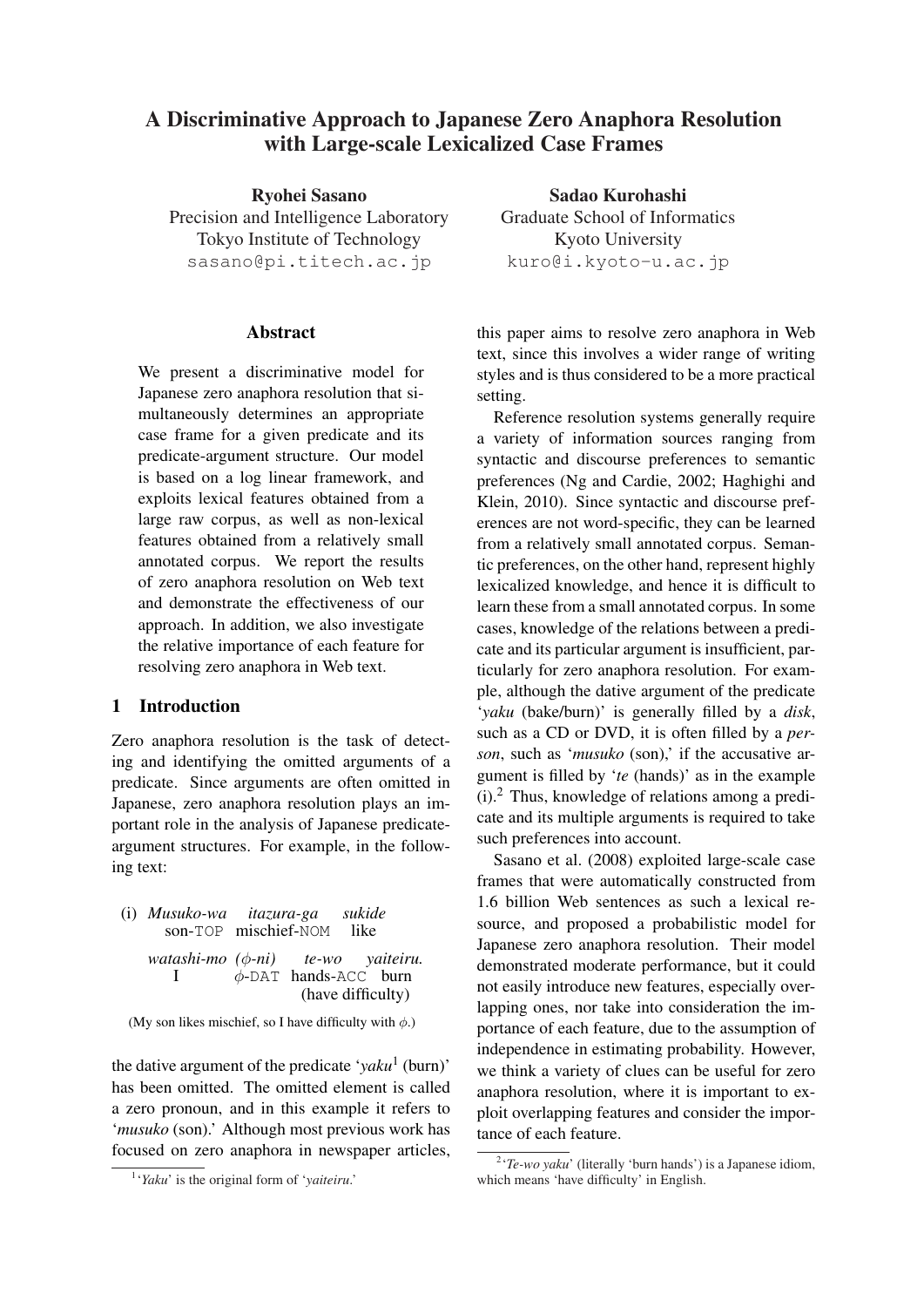Therefore, in this paper, we extend Sasano et al. (2008)'s model by incorporating it into a loglinear framework, and introduce overlapping features such as lexical features with different granularities. In addition, we also investigate the relative importance of each feature for resolving zero anaphora in Web text.

# 2 Related Work

Several approaches to Japanese zero anaphora resolution have been proposed. Seki et al. (2002) proposed a probabilistic model for zero pronoun detection and resolution that used hand-crafted case frames. Kawahara and Kurohashi (2004) introduced wide-coverage case frames that were automatically constructed from a large corpus to alleviate the sparseness of hand-crafted case frames. They used the case frames as selectional restrictions for zero pronoun resolution. Iida et al. (2006) explored a machine learning method using rich syntactic pattern features that represented the syntactic relations between a zero-pronoun and its candidate antecedent.

Since predicate-argument structure analysis and zero anaphora resolution are closely related, several approaches have simultaneously solved these two tasks. Sasano et al. (2008) proposed a lexicalized probabilistic model for zero anaphora resolution, which adopted an entity-mention model and simultaneously resolved predicateargument structures and zero anaphora. Taira et al. (2008) proposed a model for analyzing predicate-argument structures by using decision lists, which integrated the tasks of semantic role labeling and zero-pronoun identification. Imamura et al. (2009) proposed a discriminative model for analyzing predicate-argument structures that simultaneously conducted zero anaphora resolution.

For languages other than Japanese, Ferrandez and Peral (2000) proposed a hand-engineered rulebased method for both determining anaphoricity and identifying antecedents in Spanish zero pronoun resolution. Zhao and Ng (2007) proposed feature-based methods to Chinese zero anaphora resolution. Kong and Zhou (2010) proposed a tree kernel-based unified framework for Chinese zero anaphora resolution, which dealt with three subtasks: zero anaphora detection, anaphoricity determination, and antecedent identification.

### 3 Case Frames

# 3.1 Lexicalized case frames

Our model exploits lexicalized case frames that are automatically constructed from 1.6 billion Web sentences by using Kawahara and Kurohashi (2002)'s method. Case frames are constructed for each predicate like PropBank frames (Palmer et al., 2005), and for each meaning of the predicate like FrameNet frames (Fillmore et al., 2003). However, neither pseudo-semantic role labels such as Arg1 in PropBank nor information about frames defined in FrameNet are included in the case frames. Each case frame describes surface cases that each predicate has and examples that can fill a case slot, which is fully-lexicalized like the subcategorization lexicon VALEX (Korhonen et al., 2006).

Note that case frames offer not only knowledge of the relations between a predicate and its particular case slot, but also knowledge of the relations among a predicate and its multiple case slots. Table 1 shows examples of constructed case frames.<sup>3</sup> A different case frame is constructed for each meaning of '*yaku* (bake/burn),' such as 'bake foods,' 'have difficulty,' and 'burn on a disk.'

#### 3.2 Generalization of examples

The data sparseness problem is alleviated to some extent but not eliminated by using case frames that are automatically constructed from a large corpus. For instance, there are thousands of named entities (NEs) that cannot intrinsically be covered. Sasano et al. (2008) generalized examples of case slots based on 22 common noun categories defined in the Japanese morphological analyzer JUMAN,<sup>4</sup> and 8 NE classes defined by the IREX Committee (1999) to deal with this problem.

In addition, we generalized case slot examples based on automatically acquired multi-word noun clusters. Kazama and Torisawa (2008) proposed the parallelization of EM-based clustering with the aim of enabling large-scale clustering and using the resulting clusters in NE recognition. We used the resulting 2,000 clusters acquired from 1 million unique multi-word nouns.

Table 2 lists examples of the resulting 2,000 clusters.<sup>3</sup> As well as common noun categories and NE classes, we calculated the average of the probabilities that each case slot example belonged to

<sup>&</sup>lt;sup>3</sup>We use English examples for the sake of readability.

<sup>4</sup> http://nlp.kuee.kyoto-u.ac.jp/nl-resource/juman-e.html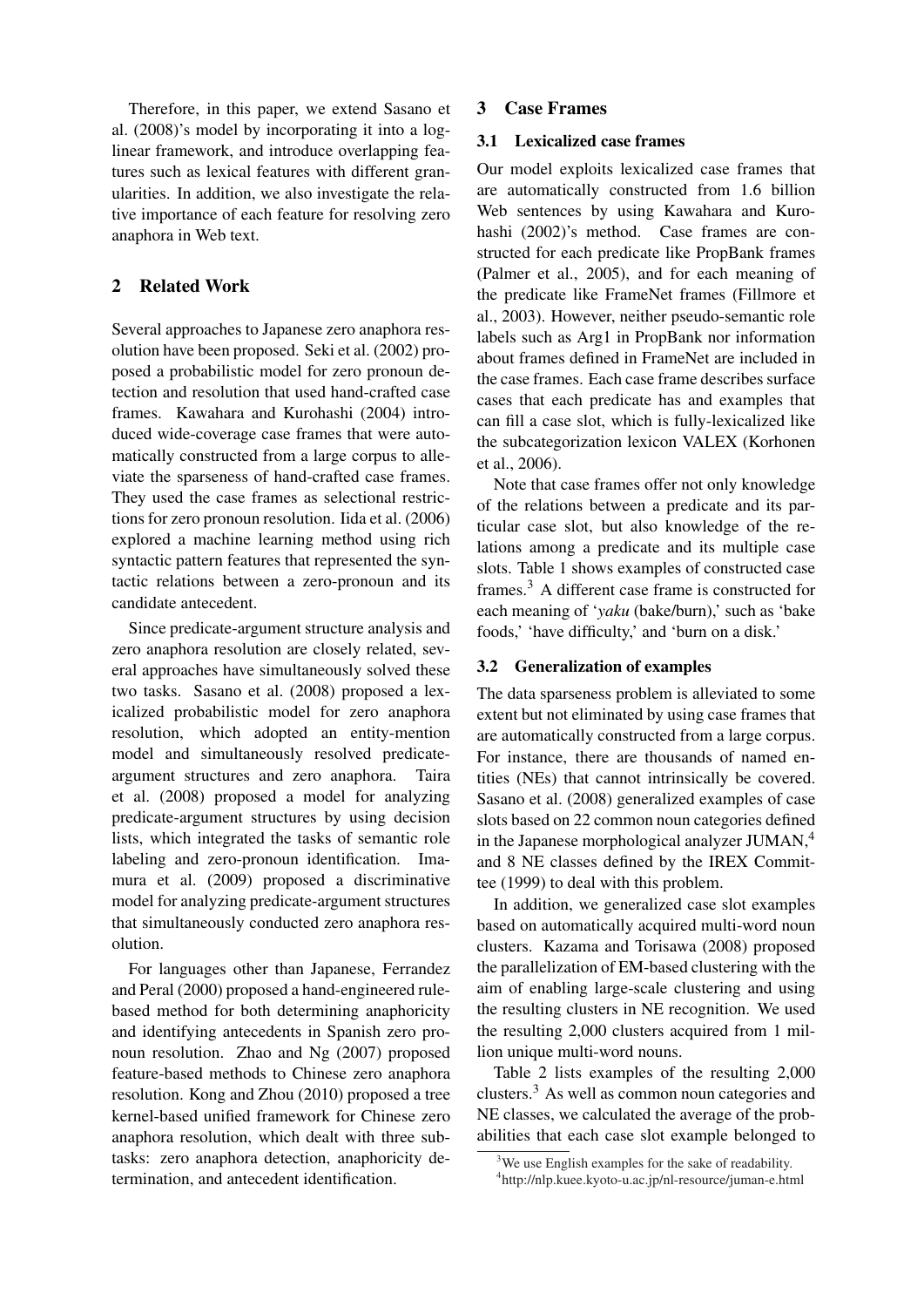|                      | Case slot                                           | Examples:#                                                     | Generalized examples:%                                                                                                                                                                                                                                                                                                                         |
|----------------------|-----------------------------------------------------|----------------------------------------------------------------|------------------------------------------------------------------------------------------------------------------------------------------------------------------------------------------------------------------------------------------------------------------------------------------------------------------------------------------------|
| yaku(1)              | ga                                                  | I:39, owner:26, daughter:22,                                   | [CT:PERSON]:0.620, [NE:PERSON]:0.116,                                                                                                                                                                                                                                                                                                          |
| nominative<br>(bake) |                                                     | mother: $19, \dots,$ Asako: $2, \dots$                         | $[CL:887]:0.070, \cdots$                                                                                                                                                                                                                                                                                                                       |
|                      | WO.                                                 | bakery: 9265, cake: 4495,                                      | $[\overline{C}\overline{T}:\overline{FO}\overline{O}\overline{D}]\overline{.}0.71\overline{1}$ , $[\overline{C}L:\overline{8}\overline{8}3]\overline{.}0.22\overline{1}$ ,                                                                                                                                                                     |
|                      | accusative                                          | meat:4057, fish:2002, $\cdots$                                 | [CT:BODY PART]: $0.105, \cdots$                                                                                                                                                                                                                                                                                                                |
|                      | ni                                                  | snack: $35$ , breakfast: $33$ ,                                | $[\overline{C}\overline{T}:\overline{A} \overline{B} \overline{S} \overline{T} \overline{R} \overline{A} \overline{C} \overline{T} \overline{I} \overline{O} \overline{N}]; \overline{0}.\overline{2}3\overline{3}, \overline{[} \overline{C} \overline{T}:\overline{F} \overline{O} \overline{O} \overline{D}]; \overline{0}.\overline{17}1,$ |
|                      | dative                                              | birthday:29, gift:21, $\cdots$                                 | $[CL:624]:0.076, \cdots$                                                                                                                                                                                                                                                                                                                       |
|                      | de                                                  | frying pan:894,                                                | $\overline{[CT:ARTIFACT]:}0.356,$                                                                                                                                                                                                                                                                                                              |
|                      |                                                     | tools/methods moderate heat: $425$ , $\cdots$                  | $[CL:291]:0.252, \cdots$                                                                                                                                                                                                                                                                                                                       |
|                      |                                                     |                                                                |                                                                                                                                                                                                                                                                                                                                                |
| yaku(2)              | ga                                                  | who:7, teacher:7, everyone:5,                                  | [CT:PERSON]:0.372, [NE:PERSON]:0.128,                                                                                                                                                                                                                                                                                                          |
| (have difficulty)    | nominative                                          | family:4, government:3, $\cdots$                               | $[CT:ORGANIZATION]: 0.128, \cdots$                                                                                                                                                                                                                                                                                                             |
|                      | $\alpha$ <sup><i>WO</i></sup> <sub>accusative</sub> | hand: $6864$                                                   | $[{\overline C} {\overline T} : {\overline{B}} {\overline{O}} {\overline D} {\overline Y}$ ${\overline{P}} {\overline{A}} {\overline{R}} {\overline{T}}] : 1.000$                                                                                                                                                                              |
|                      | ni                                                  |                                                                | $\overline{C}$ child:52, attack:43, treatment:40, $\overline{[C}\overline{T}:AB\overline{S}\overline{T}R\overline{A}\overline{C}\overline{T}I\overline{O}N]:0.432$ , $\overline{[C}\overline{T}:P\overline{E}R\overline{S}\overline{O}N]:0.172$ ,                                                                                              |
|                      | dative                                              | provision: 32, daughter: $30, \cdots$                          | [NE:PERSON]:0.060, [CL:32]:0.016, $\cdots$                                                                                                                                                                                                                                                                                                     |
|                      |                                                     |                                                                |                                                                                                                                                                                                                                                                                                                                                |
| yaku (3)             | ga                                                  | $I:1$ , husband: $1$ ,                                         | [CT:PERSON]:1.000                                                                                                                                                                                                                                                                                                                              |
| (burn)               | nominative                                          |                                                                |                                                                                                                                                                                                                                                                                                                                                |
|                      | wo.                                                 | $\overline{\text{file:20}}$ , tune: $\overline{14}$ , music:9, | [CT:ABSTRACTIONI:0.645]                                                                                                                                                                                                                                                                                                                        |
|                      | accusative                                          | image: 8, video: $4, \cdots$                                   | $[CT:ARTIFACT]:0.273, \cdots$                                                                                                                                                                                                                                                                                                                  |
|                      | ni<br>dative                                        | $CD:3106, \overline{DVD}:2066, \cdots$                         | $[CL:70]:0.829, \dots$                                                                                                                                                                                                                                                                                                                         |
|                      | de                                                  | machine: $2\overline{1}$ , writing soft: $10$ ,                | [CT:ABSTRACTION]:0.294,                                                                                                                                                                                                                                                                                                                        |
|                      | tools                                               | PC:5, iTunes: $4, \cdots$                                      | $[CT:ARTIFACT]:0.191, [NE:ARTIFACT]:0.054, \cdots$                                                                                                                                                                                                                                                                                             |
|                      |                                                     |                                                                |                                                                                                                                                                                                                                                                                                                                                |
|                      |                                                     |                                                                |                                                                                                                                                                                                                                                                                                                                                |

Table 1: Example case frames for '*yaku* (bake / have difficulty / burn).'

| Cluster | <b>Nouns</b>                                                                               |
|---------|--------------------------------------------------------------------------------------------|
| CL:32   | child (0.974), infant (0.738), kid (0.727), babies and infant (0.436), $\cdots$            |
| CL:70   | CD (0.896), DVD (0.837), CD-ROM (0.603), cassette (0.512), $\cdots$                        |
| CL:291  | low heat (0.720), slow fire (0.715), moderate heat (0.681), distant fire (0.678), $\cdots$ |
| CL:624  | dinner (0.926), supper (0.925), lunch (0.882), breakfast (0.868), $\cdots$                 |
| CL:883  | Chinese noodles (0.860), noodles (0.801), curry (0.793), cake (0.749), $\cdots$            |
| CL:887  | mother (0.909), parents (0.875), mom (0.838), husband (0.775), father (0.774), $\cdots$    |

Table 2: Examples of resulting 2,000 clusters (Kazama and Torisawa, 2008). Nouns that have high probabilities of belonging to target clusters are shown with probabilities.

the target cluster, and added it to the case slot. For example, if examples of a case slot include 'CD:3106,' 'DVD:2066,' and 271 other examples that have no probability of belonging to cluster 70, the average for cluster 70 is calculated as:

$$
\frac{0.896 \times 3106 + 0.837 \times 2066}{3106 + 2066 + 271} \approx 0.829.
$$

This type of generalized example represents more fine-grained semantic categories compared with examples that are generalized by using common noun categories and NE classes. The generalized examples are also included in Table 1, such as "[CL:70]:0.829" in the dative case slot of '*yaku* (3).' CT, NE, and CL in generalized examples denote common noun category, named entity class, and multi-word noun cluster, respectively.

# 4 A Discriminative Model for Zero Anaphora Resolution

# 4.1 Overview

Our model basically follows that of Sasano et al. (2008), except for the method of estimating possible combinations of case frames and predicate-argument structures. We also limited the target cases for zero anaphora resolution to '*ga*' (nominative), '*wo*' (accusative), and '*ni*' (dative) cases. The outline of our model is as follows:

- 1. Parse an input text and recognize NEs.
- 2. Resolve coreference and link each mention to a discourse entity or create a new entity.
- 3. From the end of each sentence, analyze the predicate-argument structure for each verb or adjective using the following steps: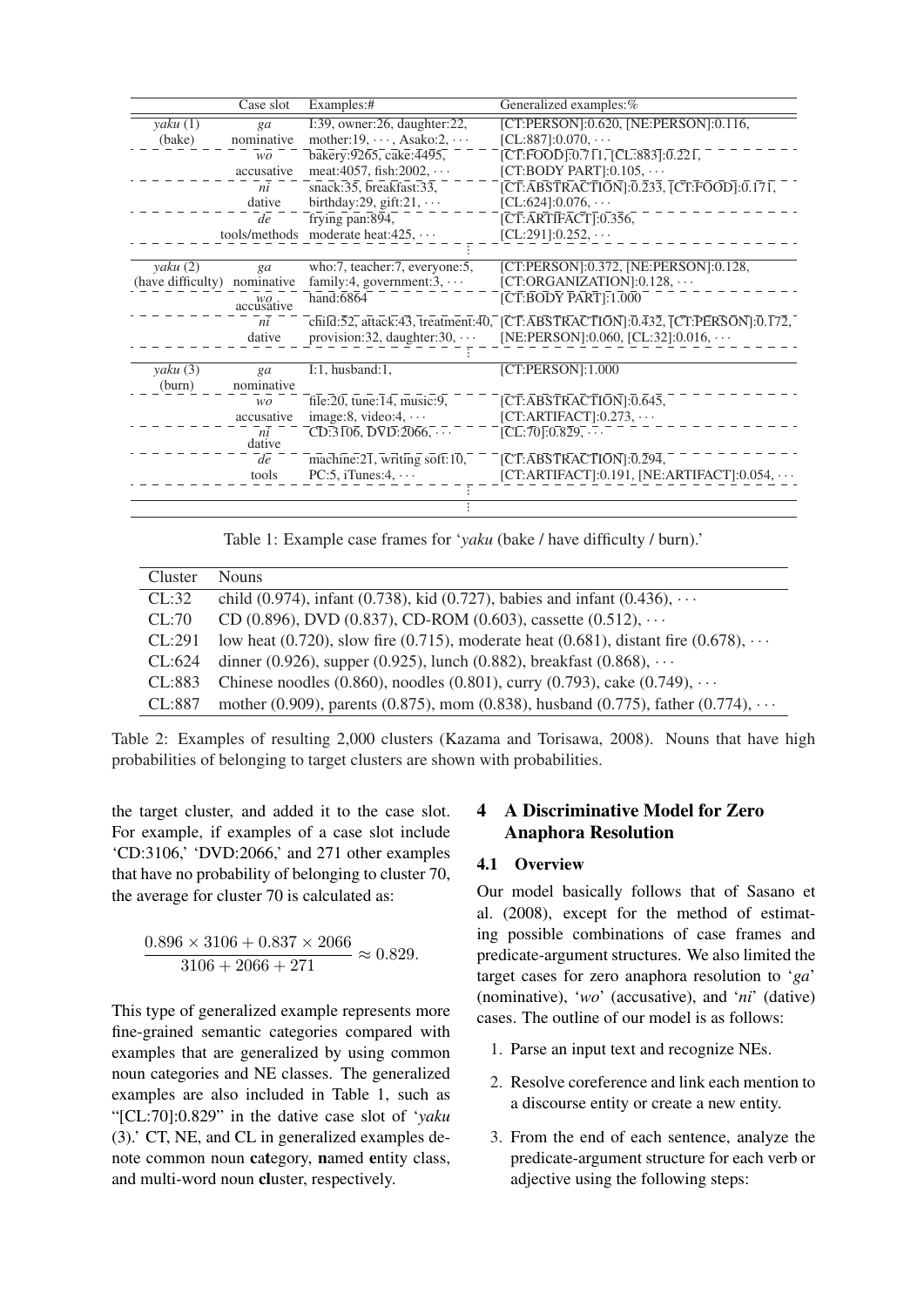|    | 1. $\langle cf = 'yaku'(1), s = [NOM]'watashi' (I), ACC]'e' (hands), DAT)'musuko' (son)] \rangle$    |
|----|------------------------------------------------------------------------------------------------------|
| 2. | $\langle cf = 'yaku'(1), s = [NOM: 'watashi' (I), ACC: 'te' (hands), DAT: NULL'] \rangle$            |
|    | 3. $\langle cf = 'vaku'(1), s = [NOM: NULL, ACC: 'te' (hands), DAT: 'watashi' (I)] \rangle$          |
|    | 4. $\langle cf = 'vaku'(1), s = [NOM': 'musuko' (son), ACC': 'te' (hands), DAT: NULL>$               |
|    | 5. $\langle cf = yaku'(2), s = [NOM: 'watashi' (I), ACC: 'te' (hands), DAT: 'musuko' (son)] \rangle$ |
|    | 6. $\langle cf = 'vaku'(2), s = [NOM]'watashi' (I), ACC''e' (hands), DAT: NULL'] \rangle$            |
|    |                                                                                                      |

Table 3: Examples of possible combinations of case frame *cf* and predicate-argument structure *s* for the predicate '*yaku*' in the example (i) in Section 1. Bold font indicates the proper combination for this example.

- (a) Select a case frame temporarily.
- (b) List possible predicate-argument structures including omitted arguments.
- (c) Estimate possible combinations of case frames and predicate-argument structures, and select the one with the highest estimate.

In 3-(b), we first consider only the overt arguments and prune away improbable structures to reduce the search space. We apply a log-linear framework to estimating a combination of a case frame and a predicate-argument structure to introduce overlapping features and take into consideration the relative importance of each feature.

Note that the estimation is not separately conducted for each argument, but for all arguments including overt and omitted arguments. For examples, when we analyze the predicate '*yaku*' in the example (i) in Section 1, we consider the various combinations as listed in Table 3, and choose the combination with the highest estimate.

#### 4.2 Log-linear model

When text *t* and target predicate *p* are given, we choose the combination of case frame *cf* and predicate-argument structure *s* with the highest conditional probability,

$$
(cf_{best}, s_{best}) = \underset{cf,s}{\arg \max} P(cf, s|p, t).
$$

We model the conditional probability, using a log-linear framework:

$$
P(cf, s|p, t; \Lambda) = \frac{1}{Z(p, t)} \exp{\{\Lambda \cdot \mathbf{F}(cf, s, p, t)\}},
$$

$$
Z(p, t) = \sum_{\{cf, s\} \in C(p, t)} \exp{\{\Lambda \cdot \mathbf{F}(cf, s, p, t)\}},
$$

where  $\mathbf{F} = (f_1, \dots, f_K)$  is a feature vector whose elements represent *K* feature functions,  $\Lambda$  =  $(\lambda_1, \ldots, \lambda_K)$  denotes a weight vector (parameter

vector) for the feature functions, and  $C(p, t)$  yields a set of possible combinations of case frame *cf* and predicate-argument structure *s* for given predicate *p* and text *t*.

# 4.3 Parameter estimation

We now describe how parameter vector  $\Lambda$  is estimated from a set of training data. When the training set consisting of *N* instances  $\{(s^{(1)},\)$  $p^{(1)}, t^{(1)}), (s^{(2)}, p^{(2)}, t^{(2)}), \ldots, (s^{(N)}, p^{(N)}, t^{(N)})\}$ is given, we choose the combination of *CF* and Λ that maximize the posterior probability:

$$
\max_{CF,\Lambda}\left\{\sum_{n=1}^N\log P(cf^{(n)},s^{(n)}|p^{(n)},t^{(n)};\Lambda)-\alpha||\Lambda||^2\right\},\,
$$

where  $\alpha$  is a regularization parameter for the L2 norm, and  $CF = (cf^{(1)}, cf^{(2)}, \ldots, cf^{(N)})$ is a combination of possible case frames, i.e.  $cf^{(n)}$  is a candidate case frame for the given instance  $(s^{(n)}, p^{(n)}, t^{(n)})$ . Since the appropriate case frames are not annotated in the training set, we choose an appropriate case frame in estimating parameters with the following algorithm:

- 1. Initialize parameter  $\Lambda$  to a random value in the range  $[0,1]$ .
- 2. For each training instance, update  $cf^{(n)}$  that maximizes  $P(cf, s|p, t; \Lambda)$  with current parameter Λ:

$$
\hat{cf}^{(n)} = \arg\max_{cf^{(n)}} P(cf^{(n)}, s^{(n)} | p^{(n)}, t^{(n)}; \Lambda)
$$

If  $CF = (cf^{(1)}, cf^{(2)}, \ldots, cf^{(N)})$  is not updated, we determine current parameter  $\Lambda$  as the resulting parameter.

3. If *CF* is updated, we renew parameter Λ that maximizes the posterior probability with *N* training instances  $\{(cf^{(1)}, s^{(1)}, p^{(1)}, t^{(1)})\}$  $\dots$ ,  $(cf^{(N)}, s^{(N)}, p^{(N)}, t^{(N)})\},$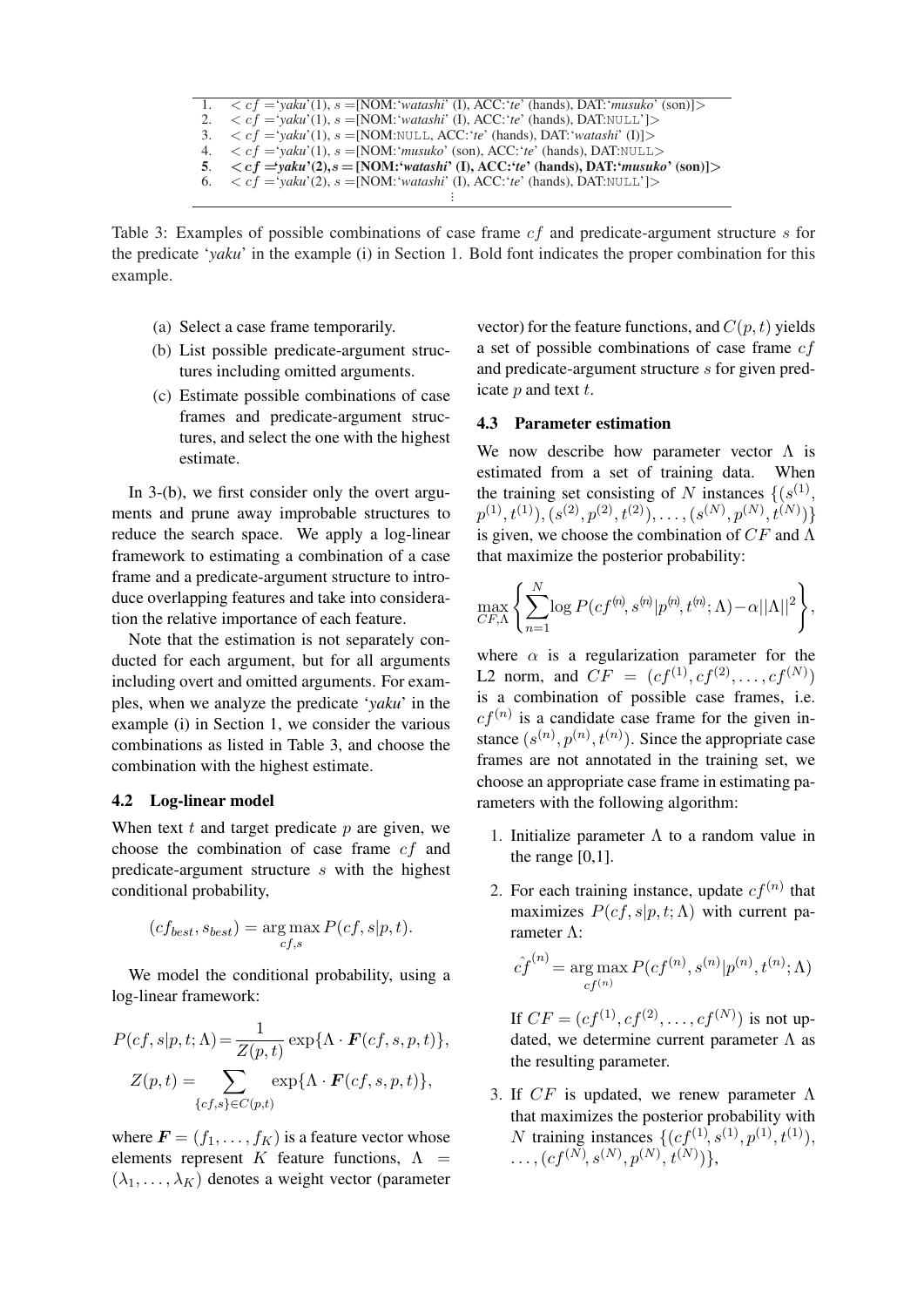$$
\mathcal{L}_{\Lambda}=\!\!\sum_{n=1}^N\!\log\!P(cf^{(n)},s^{(n)}|p^{(n)},t^{(n)};\Lambda\!)\!-\!\alpha||\Lambda||^2,
$$

and go back to step 2. To avoid overfitting, we include an L2-regularization term in the objective.<sup>5</sup>  $\mathcal{L}_{\Lambda}$  is maximized by the Limited memory BFGS (L-BFGS) algorithm (Nocedal, 1980).<sup>6</sup>

In both steps 2 and 3, the log-likelihood increases monotonically, and this algorithm thus always converges to an optimal solution but does not ensure the global maximum parameter will be assigned. That is, we can obtain convergence to different local optima. Therefore, we test several initial values and adopt the resulting parameter that maximizes posterior probability.

#### 5 Features

#### 5.1 Lexical features

We exploit six types of lexical features: word PMI (Pointwise Mutual Information), cluster PMI, category PMI, NE PMI, occupancy of a case slot, and overt argument assignment score. Their values are real values that are calculated by using case frames. Since our model is based on the entitymention model that assigns zero pronouns not to a certain mention but to an entity, several values can be calculated for a certain lexical feature by taking coreferential mentions into consideration. In such cases, we choose the highest value as a corresponding lexical feature.

Word PMI Each case slot of a case frame has typical words that are often assigned to the slot. We use the PMI features between a slot of a case frame and its antecedent candidate to reflect such preferences:

#### e.g.

### •  $\log\{P(child|\text{cf}=yaku(2),\text{case}=ni)/P(child)\}$

As well as most other features, this type of features is distinguished by the case of zero pronouns: '*ga*,' '*wo*,' and '*ni*,' respectively.

Cluster, Category, and NE PMI We also use generalized example versions of word PMI to alleviate the data sparseness problem in word PMI:

e.g.

- $\bullet$  log{ $P([cL:32] | yaku(2), ni)/P([cL:32])$ }
- $\bullet$  log{ $P(\text{[CT:PERSON]}|yaku(2), ni)/P(\text{[CT:PERSON]})$ }
- $\bullet$  log{ $P(\text{[NE:PERSON]}|yaku(2), ni)/P(\text{[NE:PERSON]})$ }

After this, we will generically call these three features GE PMI. All the features described above overlap, and only their granularities are different.

Occupancy of case slot We believe that there is a relation between the occupancy of a case slot and its generativity of zero pronouns. For example, since the *ni* (dative) case of '*yaku* (3)' often appears, we assume this slot is just omitted as a zero pronoun even if there is no overt argument. However, since the *ni* (dative) case of '*yaku* (1)' rarely appears, we assume there is no case slot if there is no overt argument.

Therefore, we use the log occupancy of the case slot, whose value is the same as the log of the generative probability of a case slot in Kawahara and Kurohashi (2006)'s model and estimated from case structure analysis of a large raw corpus:

#### e.g.

•  $logP(A(cs) = 1|cf = yaku(2), case = ni)$ ,

where  $A(cs) = 1$  denotes that the target case slot is occupied by an overt argument.

Overt argument assignment score Our model not only takes into account the correspondence between a case slot and its omitted argument, but also the correspondence between a case slot and its overt argument. The score for overt argument assignment reflects the likelihood of an overt argument assignment, and this is the same as the score for the predicate-argument structure in Kawahara and Kurohashi (2006)'s model, which does not take into consideration zero anaphoric relations.

#### e.g.

•  $logP(cf=yaku(2), ga_{ov}:watashi, wo_{ov}:te|yaku)$ 

Only this feature is not separately calculated for each case, but for the whole overt predicateargument structure. Note that, this feature also includes non-lexical preferences in the analysis of a predicate-argument structure.

# 5.2 Non-lexical features

We also exploit three types of non-lexical features, which are binary features to reflect syntactic and

<sup>&</sup>lt;sup>5</sup>We set  $\alpha$  to 1.0 in all our experiments.

<sup>&</sup>lt;sup>6</sup>We used libLBFGS 1.9:

http://www.chokkan.org/software/liblbfgs/.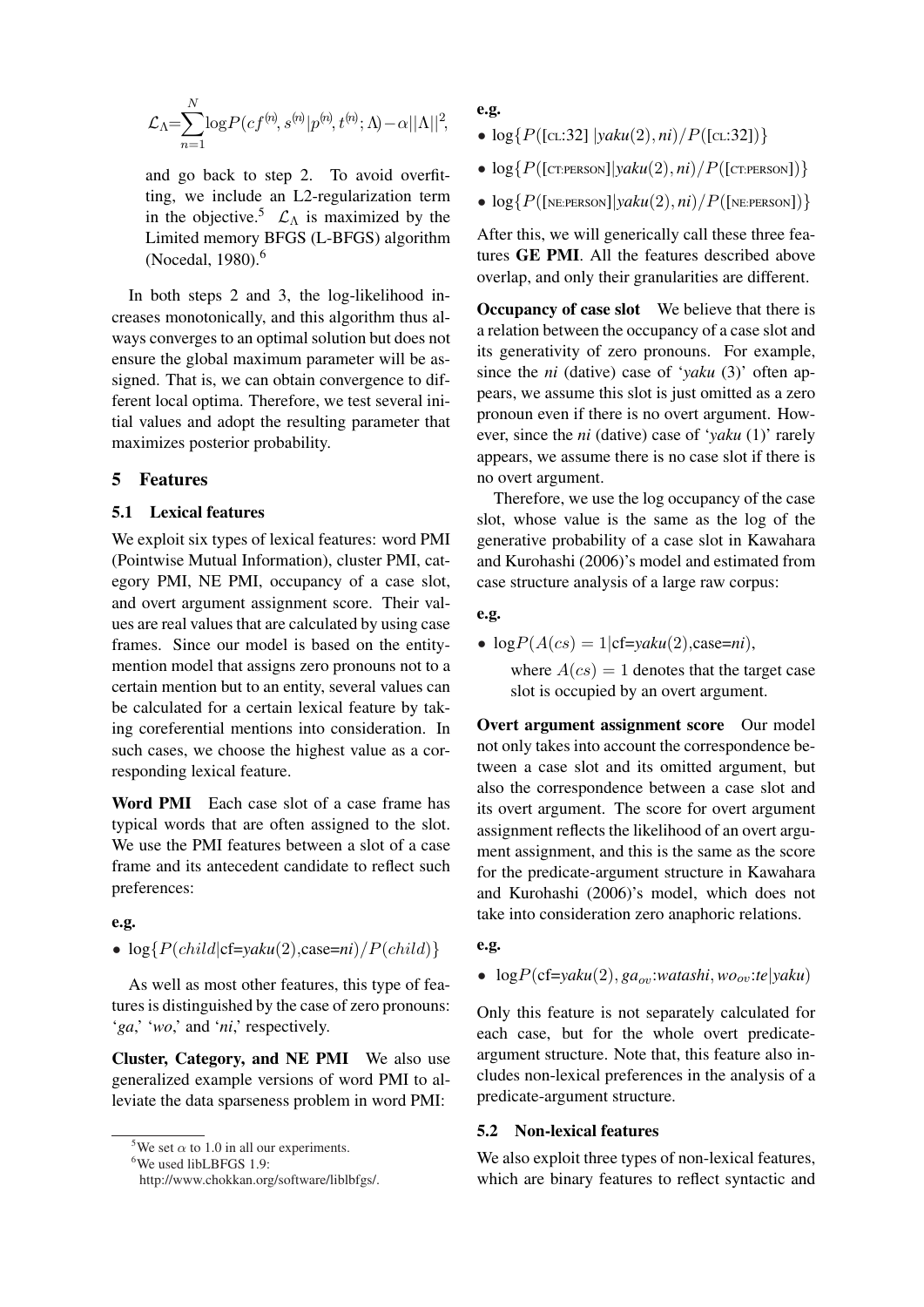|               | Intra sentential (64 categories)                                                 |  |  |  |  |
|---------------|----------------------------------------------------------------------------------|--|--|--|--|
| Itopic:       | Mentioned with topic marker                                                      |  |  |  |  |
| IP-self:      | Mentioned at parent node                                                         |  |  |  |  |
| IC-self:      | Mentioned at child node                                                          |  |  |  |  |
| IGP-self:     | Mentioned at grand-parent node                                                   |  |  |  |  |
| IGC-self:     | Mentioned at grand-child node                                                    |  |  |  |  |
|               |                                                                                  |  |  |  |  |
| IB-self:      | Mentioned at a preceding node in the<br>sentence except above (before)           |  |  |  |  |
| IA-self:      | Mentioned at a following node in the<br>sentence except above (after)            |  |  |  |  |
| $IP-ga$ -ov:  | Overt nominative argument of a predicate<br>in parent node                       |  |  |  |  |
| IP- $ga$ -om: | Omitted nominative argument of a<br>predicate in parent node                     |  |  |  |  |
| $IP-wo-ov$ :  | Overt accusative argument of a predicate<br>in parent node                       |  |  |  |  |
| $IP-wo$ -om:  | Omitted accusative argument of a<br>predicate in parent node                     |  |  |  |  |
|               |                                                                                  |  |  |  |  |
|               | IGP-ga-ov: Overt nominative argument of a predicate<br>in grand-parent node      |  |  |  |  |
|               |                                                                                  |  |  |  |  |
|               | Inter sentential (21 categories)                                                 |  |  |  |  |
|               |                                                                                  |  |  |  |  |
| B1:           | Mentioned in the adjacent sentence                                               |  |  |  |  |
| $B1-ga$ -ov:  | Overt nominative argument of a predicate<br>in the adjacent sentence             |  |  |  |  |
|               | B1-ga-om: Omitted nominative argument of a<br>predicate in the adjacent sentence |  |  |  |  |
| $B1-wo$ -ov:  | Overt accusative argument of a predicate<br>in the adjacent sentence             |  |  |  |  |
|               |                                                                                  |  |  |  |  |
| B2:           | Mentioned in two sentences before                                                |  |  |  |  |
| $B2-ga-ov$ :  | Overt nominative argument of a predicate<br>in the two sentence before           |  |  |  |  |
|               |                                                                                  |  |  |  |  |
| B3:           | Mentioned in more than two sentences<br>before                                   |  |  |  |  |

Table 4: Examples of case/location categories.

discourse preferences. Since Web text slightly adheres to formal grammar and thus rich syntactic preferences are not considered very important for resolution of zero anaphora in Web text, we only introduce simple features as non-lexical features.

Case/location We use case/location features to reflect syntactic, functional, and locational preferences. We considered 85 case/location categories, examples of which are summarized in Table 4. If an antecedent candidate appears in a certain case/location category, the corresponding feature value is 1; otherwise 0. These features are made for each case, respectively, i.e. there are a total of 255 case/location features.

Salience Previous work has reported the usefulness of salience in anaphora resolution (Lappin and Leass, 1994; Mitkov et al., 2002; Sasano et al., 2008). We introduce salience features to take into account the salience of each discourse entity. First, we apply the following simple rules to estimating the salience of each entity, and we then set salience features, whose value is 1 if the salience of an antecedent candidate is no less than 1.0; otherwise 0.

- *•* +2: mentioned with topical marker "*wa*."
- *•* +1: mentioned without topical marker "*wa*."
- *• ×*0.5: beginning of each sentence.

Case assigned features We introduce case assigned features for each case type. The value is 1 if the corresponding zero pronoun is assigned to an antecedent; otherwise 0.

If the weights for these features become larger, corresponding zero pronouns are assigned to antecedents more often. Thus, the weights for these features are regarded as parameters to control the recall/precision trade-off. Although we mainly evaluate our system by using the F-measure, the algorithm mentioned in Section 4.3 does not select a parameter that maximizes the F-measure. Thus, after parameters are estimated by the algorithm, we adjust the weights for these features to maximize the F-measure by using training or development data.

## 6 Experiments

# 6.1 Setting

We used the same data set as described in (Sasano et al., 2009). This data set consisted of 186 Web documents (979 sentences, 19,677 morphemes), in which all predicate-argument relations were manually annotated. There were 2,137 predicates in this corpus, and 683 zero anaphoric relations were annotated. We call this data set a Web Corpus after this. We performed 6-fold cross-validation. We used correct morphemes, named entities, dependency structures, and coreference relations that were manually annotated to concentrate on zero anaphora resolution. We tested 10 initial values as parameter  $\Lambda$ . Since the parameters converged to almost the same value for each initial value, we considered that our model achieved the global maximum parameters in most cases.

We applied two baseline models for comparison. The first was the model proposed by Sasano et al. (2008), which did not use a log-linear framework but exploited almost the same clues. In addition, we also conducted an experiment with merged case frames to verify the usefulness of the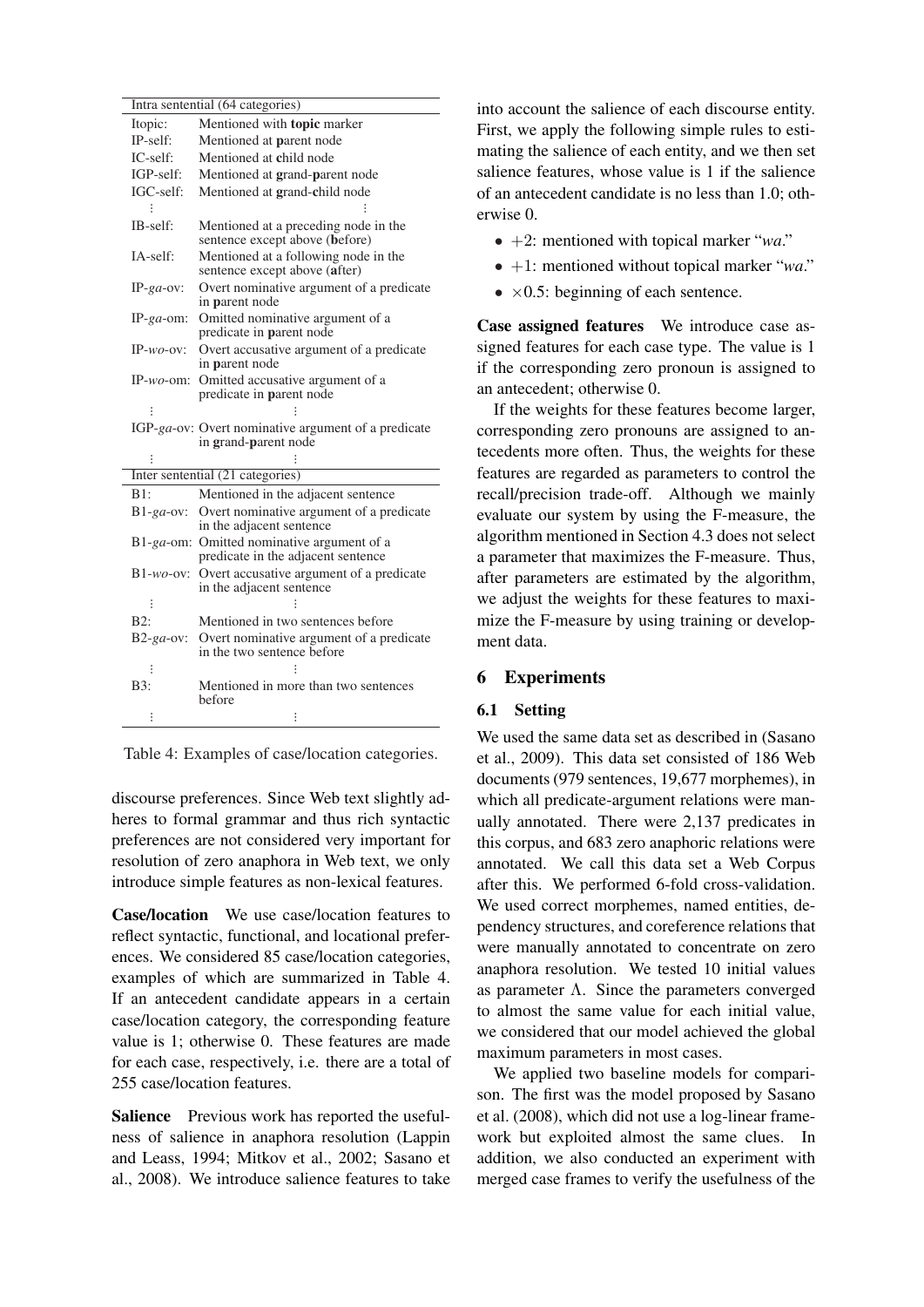|                                                                 |       |                                        | Recall Precision F-measure |
|-----------------------------------------------------------------|-------|----------------------------------------|----------------------------|
| Sasano et al. (2008)'s 0.341 0.306<br>model (233/683) (233/762) |       |                                        | 0.322                      |
| Proposed model with<br>merged case frames                       | 0.334 | 0.412<br>$(228/683)$ $(228/553)$       | 0.369                      |
| Proposed model                                                  |       | $0.379$ $0.403$<br>(259/683) (259/642) | 0.391                      |

Table 5: Experimental results of zero anaphora resolution on Web Corpus.

| Case             | Type                 | Recall             |                    | Precision F-measure |
|------------------|----------------------|--------------------|--------------------|---------------------|
| <b>NOM</b>       | Intra-<br>sentential | 0.504<br>(120/238) | 0.460<br>(120/261) | 0.481               |
|                  | Inter-<br>sentential | 0.460<br>(104/226) | 0.387<br>(104/269) | 0.420               |
| $\overline{ACC}$ | Intra-<br>sentential | 0.250<br>(17/68)   | 0.447<br>(17/38)   | 0.321               |
|                  | Inter-<br>sentential | 0.163<br>(7/43)    | 0.194<br>(7/36)    | 0.177               |
| <b>DAT</b>       | Intra-<br>sentential | 0.105<br>(6/57)    | 0.316<br>(6/19)    | 0.158               |
|                  | Inter-<br>sentential | 0.098<br>(5/51)    | 0.263<br>(5/19)    | 0.143               |

Table 6: Detailed experimental results for the proposed model on the Web Corpus.

case frames that had been constructed for each meaning of each verb/adjective. We merged all case frames of a certain verb/adjective in this experiment, and thus each predicate only had one case frame. As a result, this model only took into account knowledge of the relations between two terms, i.e. a predicate and its particular argument. For example, while the model with the case frames in Table 1 considers the dative case of '*te-wo yaku*' would be filled by a *person*, the model with the merged case frame considers the case would be filled by a *disk* with high probability.

## 6.2 Experimental Results

Table 5 summarizes the experimental results of zero anaphora resolution on the Web Corpus. The results indicate that our proposed model outperformed both Sasano et al. (2008)'s model<sup>7</sup> and the model with merged case frames, which demonstrates the effectiveness of the log-linear framework and the usefulness of the case frames that were constructed for each meaning of each verb/adjective.

Table 6 shows the performance of the proposed

| Removed feature type     | Recall Precision F-measure |  |
|--------------------------|----------------------------|--|
| None (Use all features)  | 0.379<br>0.403<br>0.391    |  |
|                          | $(259/683)$ $(259/642)$    |  |
| (Lexical features)       |                            |  |
| $-$ Word PMI             | 0.363<br>0.370<br>0.378    |  |
|                          | $(248/683)$ $(248/656)$    |  |
| $-$ Cluster PMI          | $0.375$ $0.401$<br>0.387   |  |
|                          | $(256/683)$ $(256/638)$    |  |
| - Category PMI           | $0.367$ $0.423$<br>0.393   |  |
|                          | $(251/683)$ $(251/593)$    |  |
| $-$ NE PMI               | 0.381 0.389<br>0.385       |  |
|                          | $(260/683)$ $(260/668)$    |  |
| $-$ GW PMI               | $0.350$ $0.413$<br>0.379   |  |
| $(Clust. + Cat. + NE)$   | $(239/683)$ $(239/579)$    |  |
| $-$ All PMI              | 0.325<br>0.391<br>0.355    |  |
| $(Word + GW)$            | $(222/683)$ $(222/567)$    |  |
| - Occupancy of           | 0.383<br>0.365 0.404       |  |
| case slot                | $(249/683)$ $(249/617)$    |  |
| - Overt argument         | 0.411<br>0.350<br>0.378    |  |
| assignment score         | $(281/683)$ $(281/804)$    |  |
| (Non-lexical features)   |                            |  |
| $-$ Case/location        | 0.264 0.346<br>0.299       |  |
|                          | $(180/683)$ $(180/520)$    |  |
| - Salience               | 0.376<br>0.411<br>0.393    |  |
|                          | $(257/683)$ $(257/626)$    |  |
| - All non-lexical        | 0.250<br>0.312<br>0.279    |  |
| $(Case/loc. + Salience)$ | $(171/683)$ $(171/545)$    |  |

Table 7: Performance by removing one feature type at a time from feature sets. Bold font indicates higher F-measures than 0.390 and italics indicate F-measures lower than 0.380.

model for each case and for each of intra- and inter-sentential zero anaphoric relations. Since the Web Corpus consists of relatively short sentences, there are many inter-sentential zero anaphora. Compared with previous work (Taira et al., 2008; Imamura et al., 2009), our model can resolve intersentential zero anaphora in the Web Corpus with comparatively good performance.

#### 6.3 Contribution of features

We eliminated feature types one by one to investigate the contribution each made. Table 7 presents the eliminated feature types and the performance without each type. This table indicates the importance of word PMI and case/location features, since we obtained 0.021 and 0.092 lower Fmeasures without these features, respectively.

On the other hand, generalized example versions of word PMI did not affect performance much. However, when all generalized example PMIs were eliminated, performance worsened. Therefore, we considered that cluster PMI, category PMI, and NE PMI could be clues for zero anaphora resolution, and confirmed that zero anaphora resolution could benefit from overlap-

<sup>&</sup>lt;sup>7</sup>For the same 20 articles that were used for testing in (Sasano et al., 2008), our model achieved a recall of 0.525 (64/122), a precision of 0.615 (64/104), and an F-measure of 0.566, while they obtained a recall of 0.410 (50/122), a precision of 0.373 (50/134), and an F-measure of 0.391.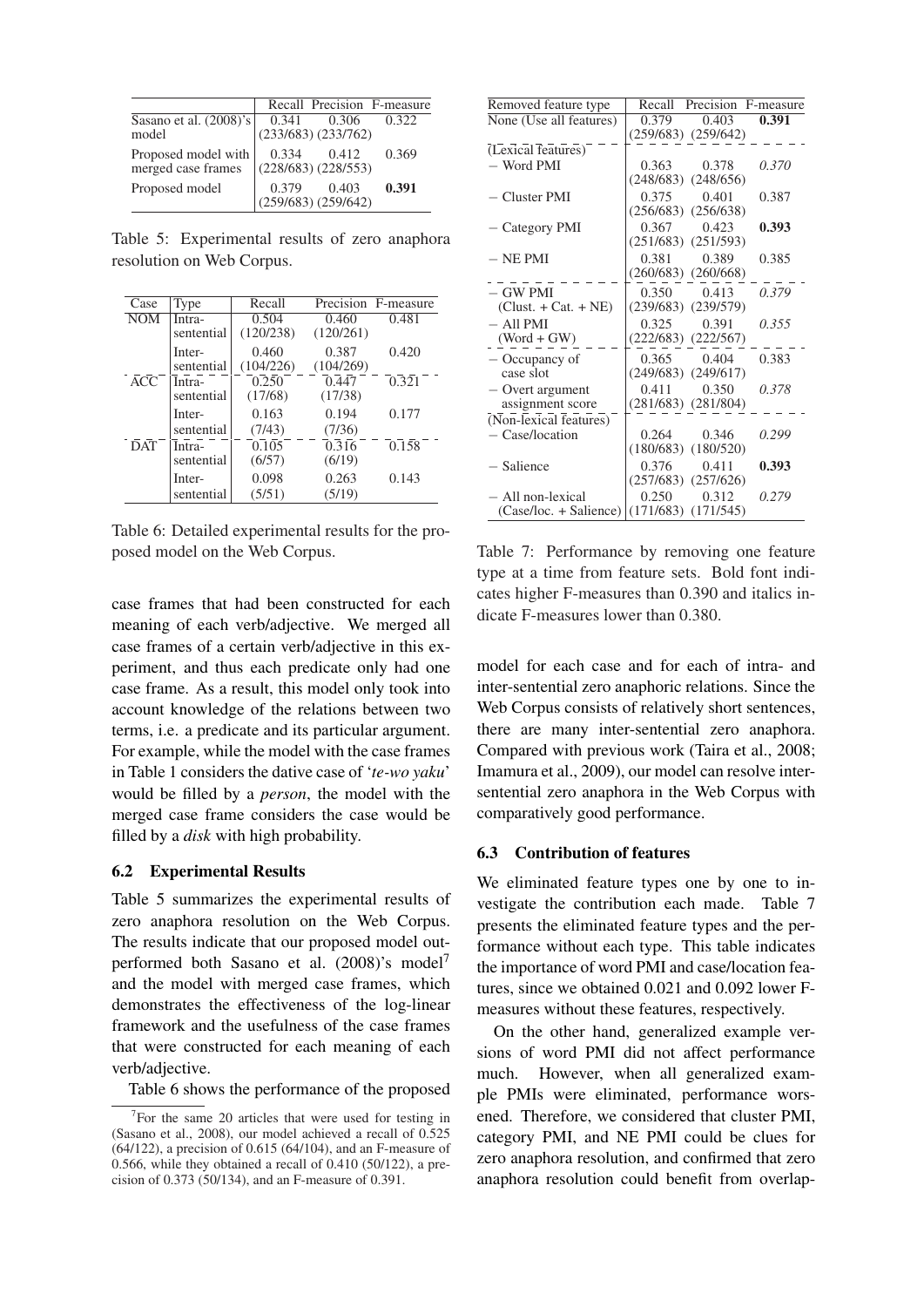| Feature                   | Weight                                |          |                    |  |  |
|---------------------------|---------------------------------------|----------|--------------------|--|--|
|                           | <i>ga wo</i><br>nominative accusative |          | dative             |  |  |
| Occupancy of<br>case slot | 0.292                                 | 0.531    | 0.723              |  |  |
| Word PMI                  | 0.154                                 | 0.299    | $\overline{0.211}$ |  |  |
| Cluster PMI               | 0.005                                 | 0.347    | 0.058              |  |  |
| Category PMI              | 0.844                                 | 0.617    | 0.391              |  |  |
| <b>NE PMI</b>             | 0.563                                 | $-0.119$ | -0.444             |  |  |

Table 8: Weights of lexical features. The Bold font indicates that value of weight is larger than average of weights in the same row.

ping features. Salience features did not contribute to performance when using case/location features. We think this is because case/location features involve salience information.

Table 8 lists the weights of the lexical features in the proposed model. Since the variance in each type of feature is different, it is not very meaningful to compare different feature types. However, we can find a tendency for each case type by comparing the weights of the same feature types. In fact, we have obtained several interesting findings.

The weights of the case slot occupancy features, which denote how often the target slot is occupied by an overt argument, are large for the *wo* (accusative) and *ni* (dative) cases, but small for the *ga* (nominative) case. This means that there are tight relations between occupancy of the case slot and the generativity of the slot in the accusative and dative cases, but not in the case of the nominative.

We also found differences between the nominative and the accusative cases in the PMI features. The weights of course-grained lexical knowledge, such as category and NE PMIs, are relatively large in the nominative case. However, the weights of fine-grained lexical knowledge are relatively large in the accusative case. This means that the lexical preference for the nominative is coarser than that for the accusative case.

### 6.4 Comparison with previous work

We also conducted experiments on the NAIST Text Corpus version 1.4*β* (Iida et al., 2007) to compare our results with those from previous work. We used articles from January 1st to 11th and editorials from January to August for training, articles on January 12th and 13th and the September editorials for development, and articles from January 14th to 17th and editorials from October to December for testing. While the NAIST Text Corpus has the predicate-argument structure of the

|  |  |  |  |  |  | F                                                                                                                                                                                                                                                                                                                                                                                                                                                                       |
|--|--|--|--|--|--|-------------------------------------------------------------------------------------------------------------------------------------------------------------------------------------------------------------------------------------------------------------------------------------------------------------------------------------------------------------------------------------------------------------------------------------------------------------------------|
|  |  |  |  |  |  |                                                                                                                                                                                                                                                                                                                                                                                                                                                                         |
|  |  |  |  |  |  |                                                                                                                                                                                                                                                                                                                                                                                                                                                                         |
|  |  |  |  |  |  |                                                                                                                                                                                                                                                                                                                                                                                                                                                                         |
|  |  |  |  |  |  |                                                                                                                                                                                                                                                                                                                                                                                                                                                                         |
|  |  |  |  |  |  |                                                                                                                                                                                                                                                                                                                                                                                                                                                                         |
|  |  |  |  |  |  |                                                                                                                                                                                                                                                                                                                                                                                                                                                                         |
|  |  |  |  |  |  | Case Type $\boxed{\frac{\text{Imamura et al.} (2009)}{R} \begin{array}{c c} \text{Our model} \\ \text{F} \end{array}}$<br>NOM   Intra   0.434 0.588 0.500   0.400 0.390 0.395<br>Inter 0.076 0.475 0.131 0.221 0.273 0.244<br>$ACC$   Intra   0.216 0.537 0.308   0.169 0.181 0.175<br>Inter $\begin{array}{ ccc } 0.004 & 0.250 & 0.007 & 0.050 & 0.101 & 0.066 \end{array}$<br>Intra 0.000 0.000 0.000 0.098 0.082 0.089<br>Inter 0.000 0.000 0.000 0.030 0.023 0.026 |

Table 9: Experimental results on the NAIST Text Corpus. R, P, and F denote recall, precision, and F-measure, respectively.

original form annotated even for predicates that appear in passive or causative voice, our model outputs the surface predicate-argument structure. Therefore, we excluded such predicates. Table 9 summarizes the performance of our model on the NAIST Text Corpus with the performance of Imamura et al. (2009)'s model. Although these experiments did not use the exact same data, we can see that our model achieved comparable performance even for newspaper articles.

Compared with Iida et al. (2006)'s model, which exploited rich syntactic patterns, our model did not seem to perform as well for the NAIST Text Corpus.<sup>8</sup> We conjectured that this was because the NAIST Text Corpus consisted of newspaper articles that included relatively long sentences with formal grammar, and thus rich syntactic patterns were quite effective. Our model also took into account syntactic clues by using case/location features. However, since we basically focused on the zero anaphora in Web text that only adhered slightly to formal grammar, we did not give priority to exploring effective syntactic patterns.

#### 7 Conclusion

This paper presented a discriminative model for Japanese zero anaphora resolution that can exploit large-scale lexicalized case frames, as well as non-lexical features obtained from a relatively small annotated corpus. Experimental results on a Web text revealed that our model could effectively resolve zero anaphora. We plan to investigate new features for zero anaphora resolution including richer syntactic patterns and global constraints in future work.

 $8<sup>8</sup>$ Note that, their experiment was conducted on a small and relatively reliable subset of the NAIST Text Corpus, and thus we could not directly compare the results.